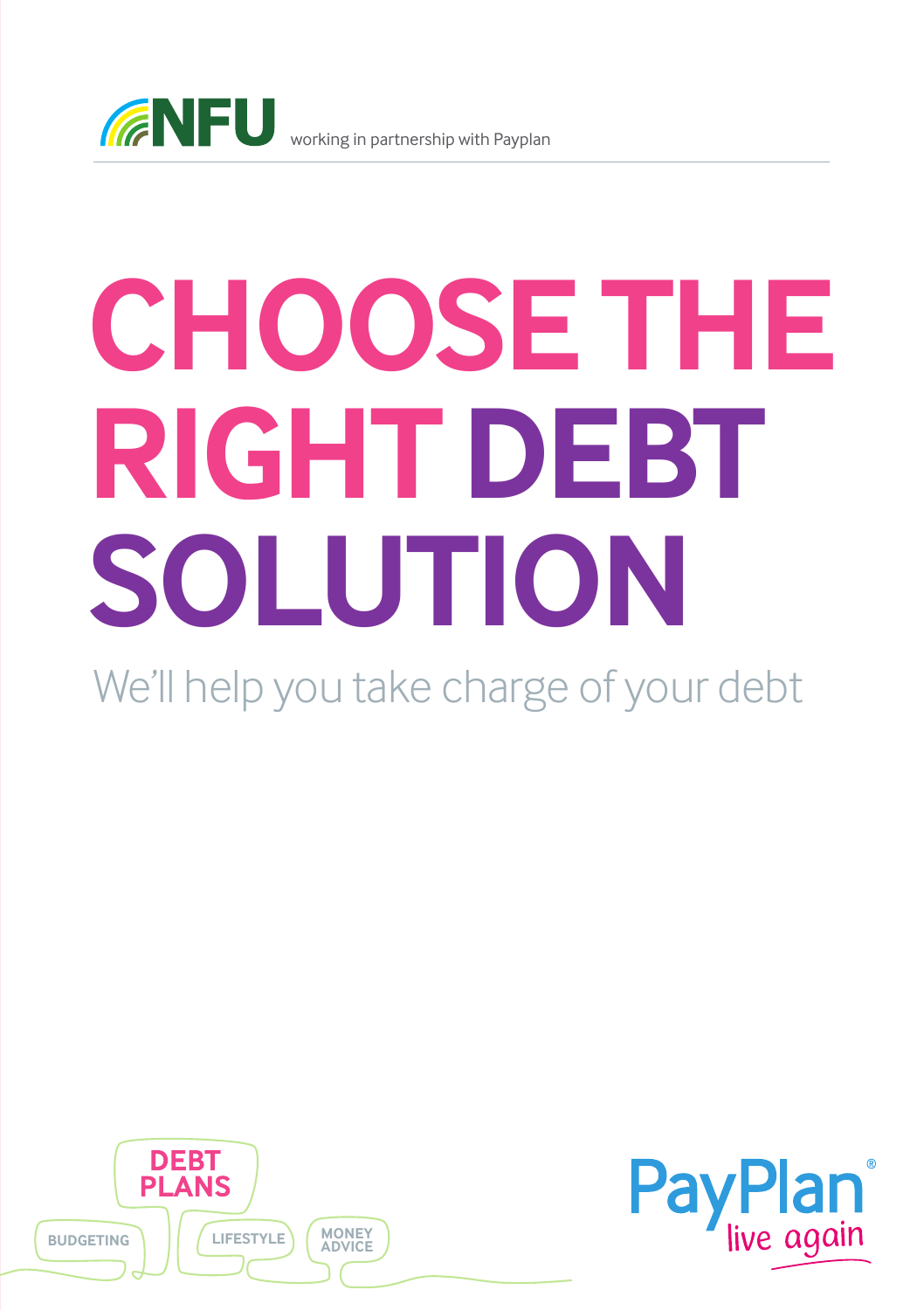## LIFE IS FOR **LIVING**

a<br>S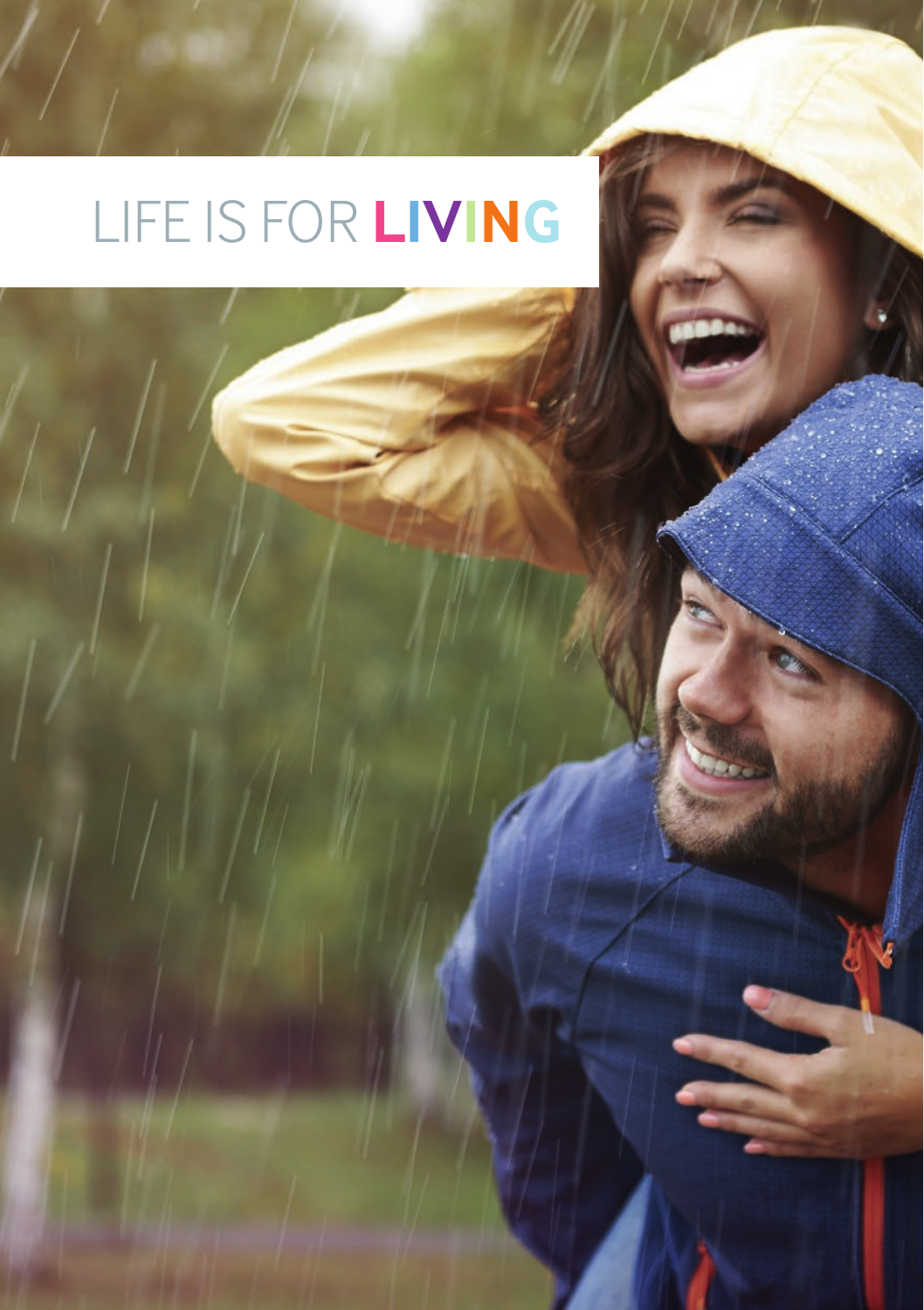

Here at PayPlan, we understand the effect that debt can have on your life, but we believe that living with debt shouldn't have to mean living in despair. By offering free, no obligation debt advice along with recommendations as to the most appropriate debt solutions available to you, we're able to give you **HOPE**. Not just of controlling your debt, but of living a happy life.

We treat everyone as an individual and have spent over 20 years helping people to find the best solution for their personal debt situation. And, whilst we know that we can't change the past, we can certainly help you get a hold of **YOUR FUTURE**.

Yes, we're happy to help you set up a structured debt management plan if that's the right solution for you, but we're equally happy to help you explore other options that could be far more suitable. For instance, simply giving you advice on how to cut costs on your essentials could be all it takes to help you stay on top of your debt. Or, if appropriate, we can introduce you to companies who could help you with insolvency solutions such as an Individual Voluntary Arrangement or a Trust Deed.

So, it's time to look at debt differently, it's time to think again, and above all, it's time to **LIVE AGAIN**.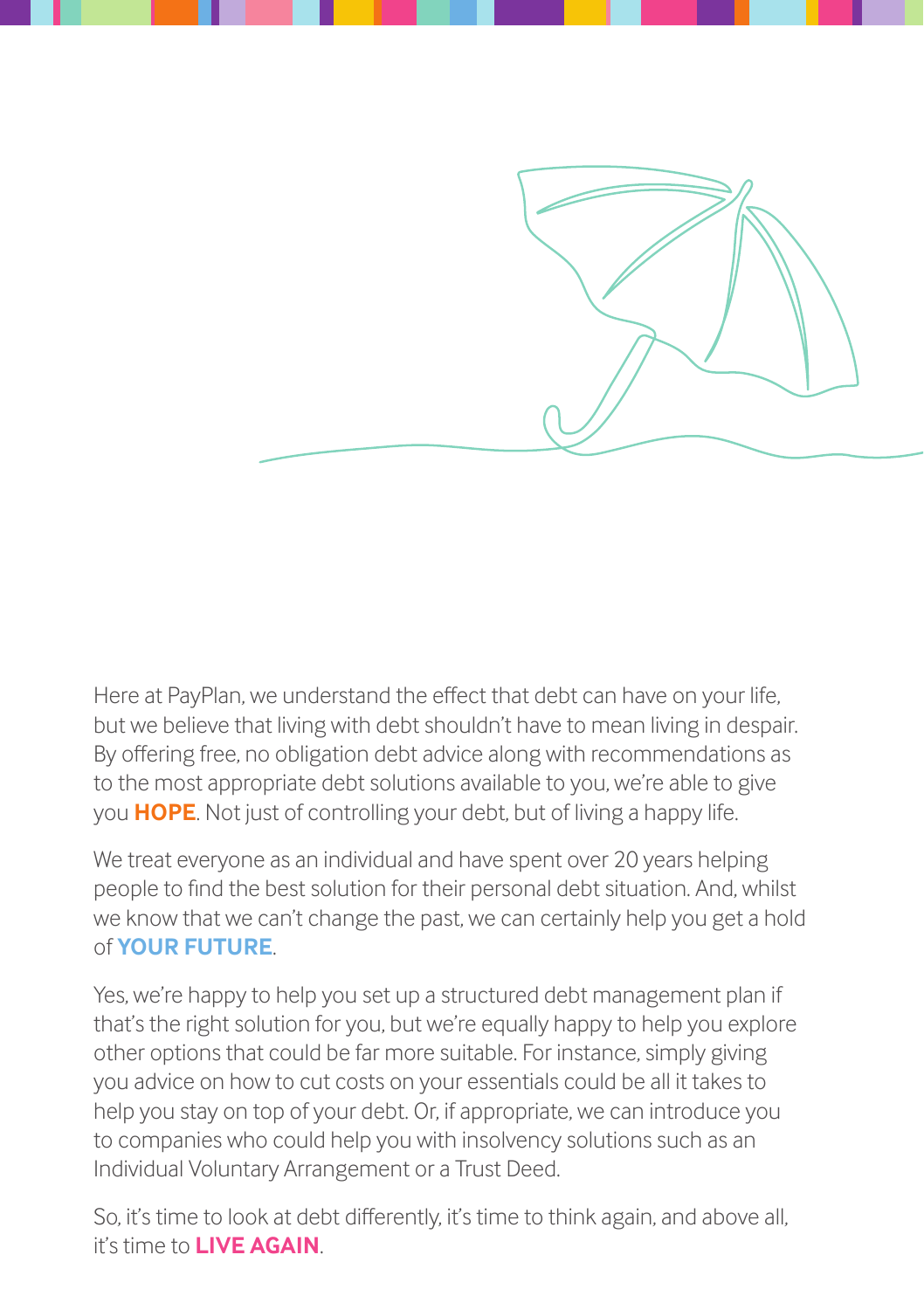### FINDING **THE BEST FIT**

We know that debt is a **PART OF LIFE**, so we aim to help you find solutions that are flexible enough to accommodate living – not just surviving.

Based on your own circumstances, we can discuss the range of practical solutions that are available to you. All of these solutions should help you to control the repayment of your current debts – whilst hopefully relieving pressure on your day-to-day finances.

If a structured debt plan is right for you, you'll commit to paying off your debt (or at least a proportion of it), in affordable monthly payments that could be less than you are currently paying.

Whilst this may mean that your repayment period is longer, or your total amount payable is higher, it could allow you to **LIVE HAPPILY** within your means and it should reduce the unsettling contact you receive from creditors.

Unlike the vast majority of other debt solution providers who charge set-up fees or monthly fees, or in some cases both, we don't charge you a penny for our debt management plans. Our unique relationship with the credit industry allows us to offer our services **FREE TO YOU**.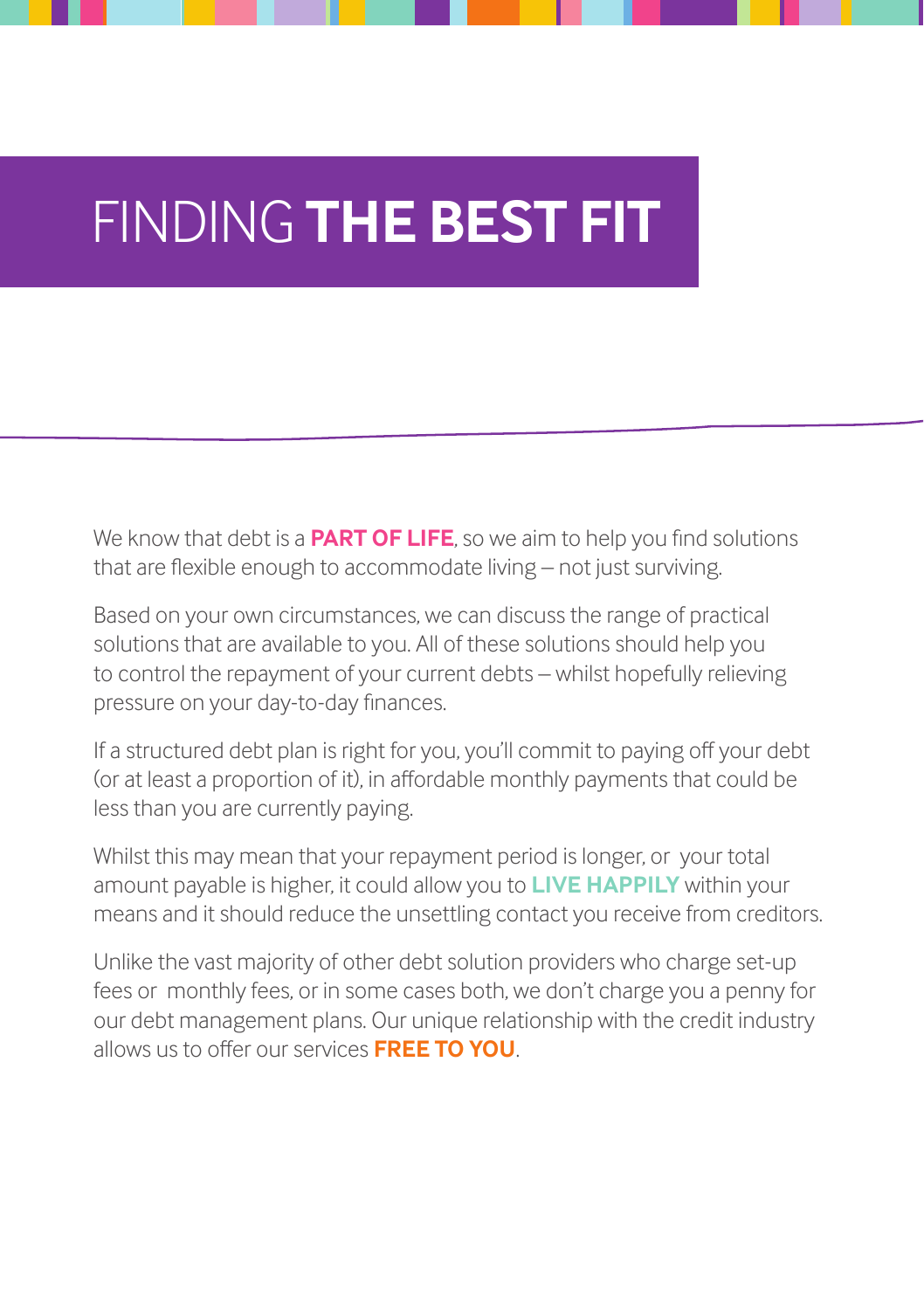

The debt solution that is right for you will depend on your individual circumstances and there is often more than one option available. Here's a quick guide to three popular solutions that we often discuss:

#### **DEBT MANAGEMENT PLAN (DMP)**

Provided by PayPlan, a DMP is an informal arrangement that could be right for you if you owe more than £5,000 in unsecured debt and would benefit from being more flexible with your payments.

#### **INDIVIDUAL VOLUNTARY ARRANGEMENT (IVA)**

Provided by our sister company, PayPlan Partnership, an IVA is a more formal arrangement for people who typically owe more than £7,000. Within an IVA, you repay a proportion of your debt and the rest may be written off.

#### **TRUST DEED**

Things are different in Scotland. This means that a Trust Deed (provided by our sister company, PayPlan Scotland) could be the right solution for you and may even allow you to repay a proportion of your debt with the rest written off.

Your credit rating could be adversely affected by entering any debt plan and by embarking on an IVA or a Trust Deed, you will be entered into a public register.

Don't think any of these can help you? Don't worry, we can advise on a range of other solutions and we're sure that we can find one that's right for you. Call one of our advisers today on **0800 716 239**.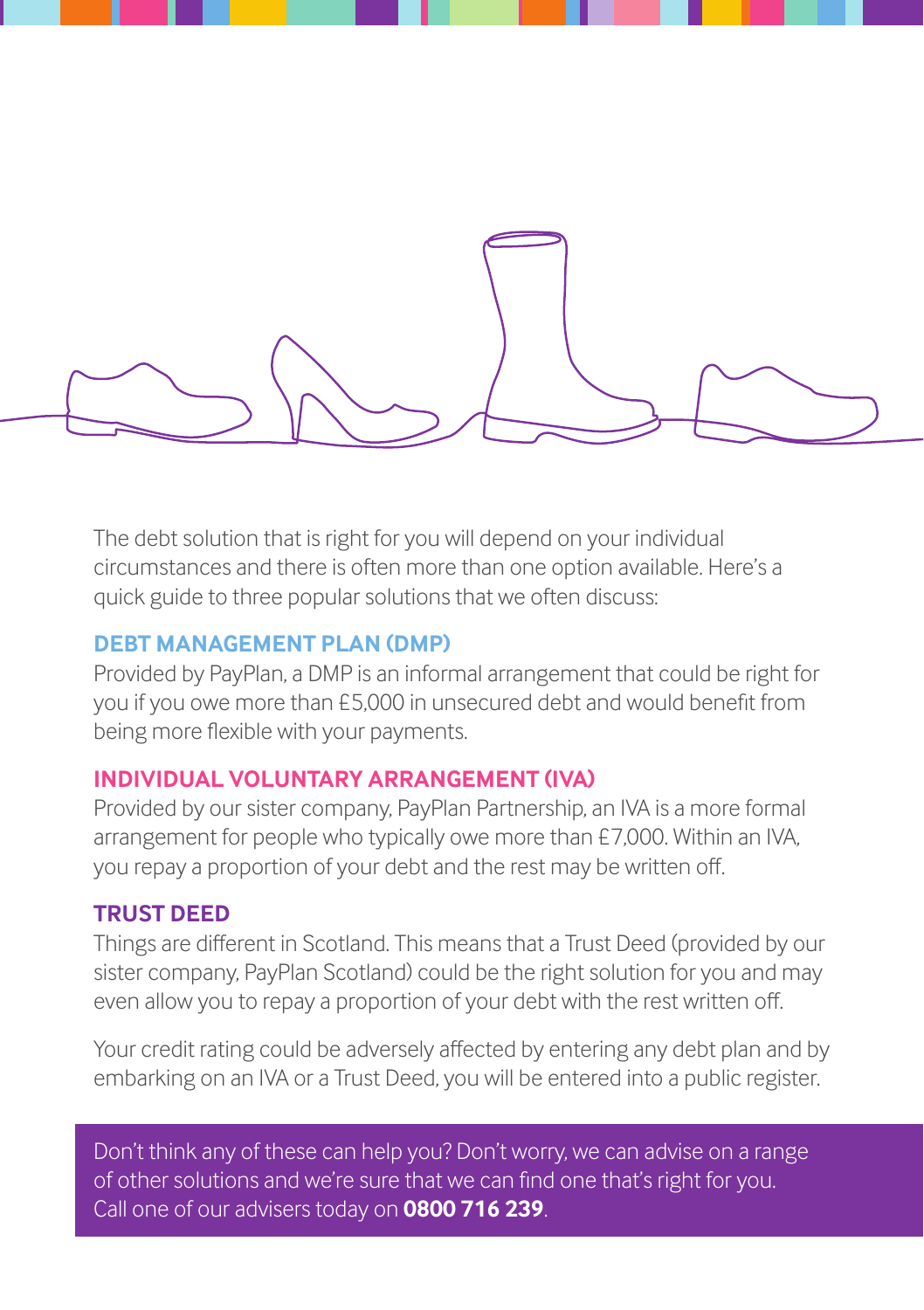### WE'RE **DIFFERENT**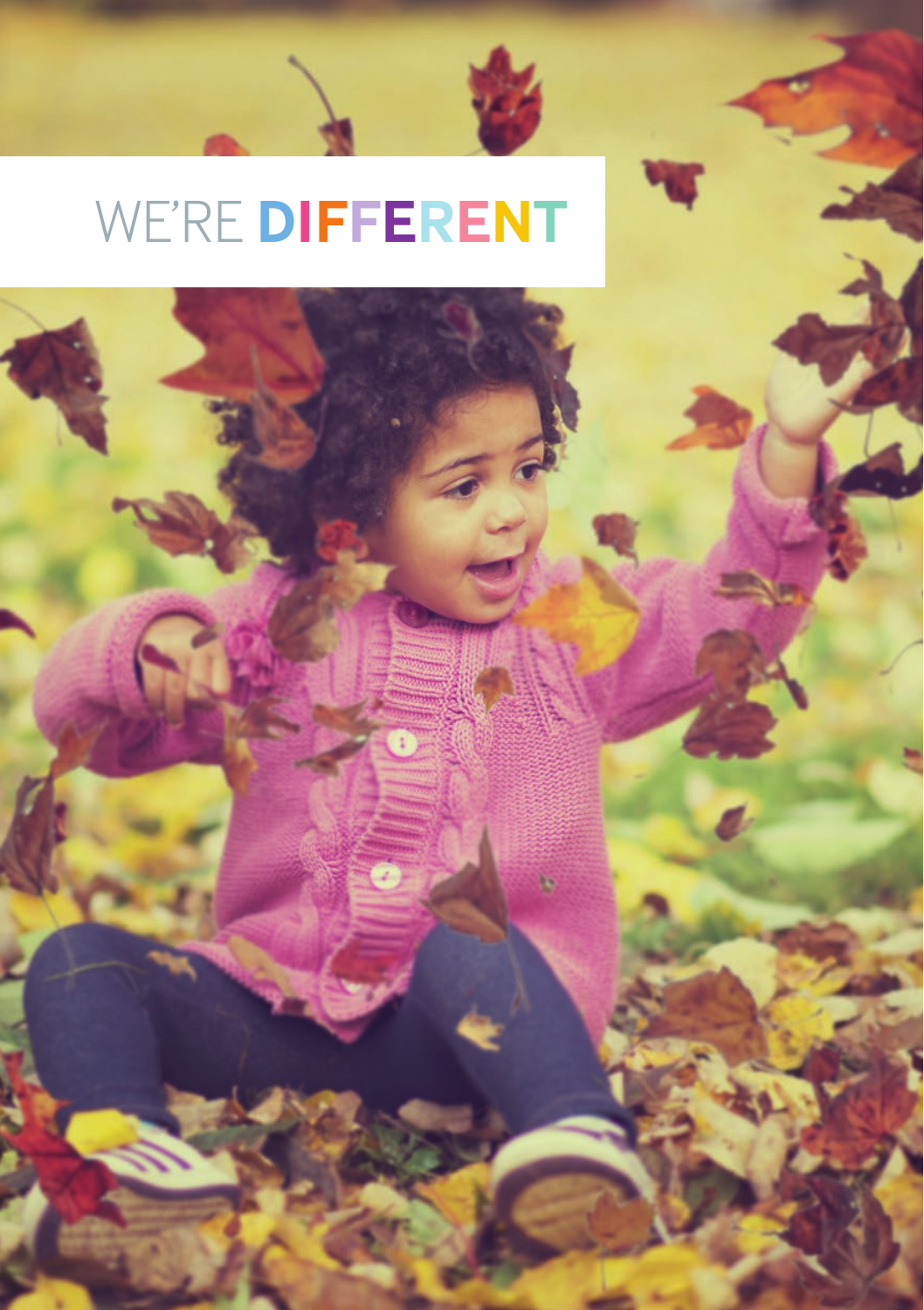

We believe in the power of conversation and we know that the best way to find out what's right for you is to talk to you about **YOU**, your life, your debt and your aspirations. You'll find our team of trained advisers understanding of your situation and always on hand to offer the advice you need to help you find a solution that fits your life. They'll never tell you what to do, but they will offer you their opinions, share their experience and help you every step of the way.

As a long-standing debt management company, we exist to help you achieve **YOUR GOALS**. We are fully impartial and work closely with the credit industry, not for the credit industry. We've established and nurtured an excellent relationship with all major UK creditors and they fully support our approach.

By choosing PayPlan, you can be sure that you will receive the advice and support you need to help you **LIVE AGAIN** now, and also prosper in the future.

Call one of our advisers today on **0800 716 239** and begin to take charge of your life again.